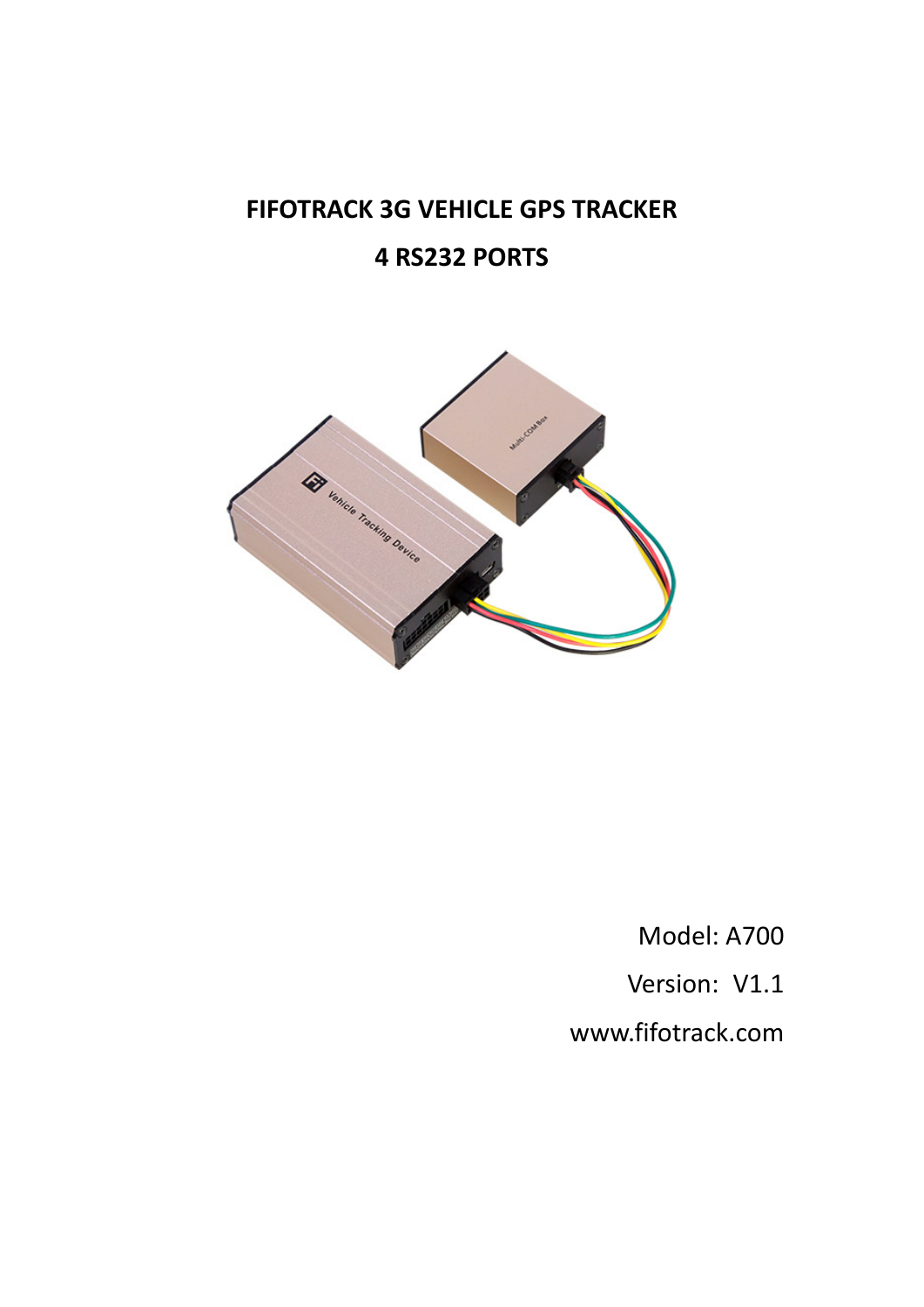# **Copyright and Disclaimer**

- All copyrights belong to Shenzhen fifotrack Solution Co., Ltd. You are not allowed to revise, copy or spread this file in any form without consent of fifotrack.
- $\odot$  fifotrack is trademark of fifotrack, protected by law.
- Please read this user guide carefully before installation to avoid any possible personal injury or property loss.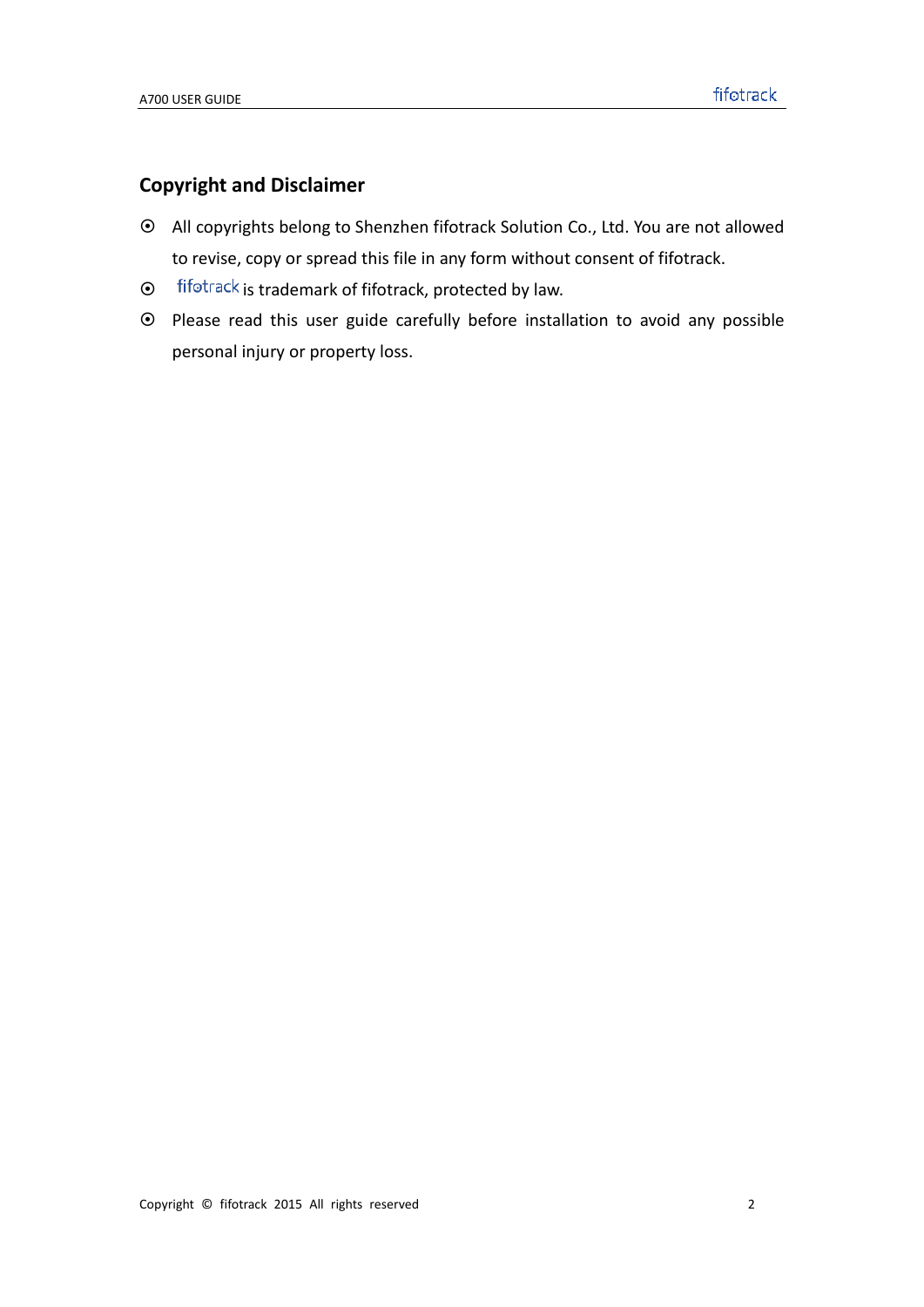# **Revision History**

| Version | Author  | <b>Revision Date</b> | Description of change |
|---------|---------|----------------------|-----------------------|
| V1.1    | Cici Wu | June 28, 2017        | Initial revision      |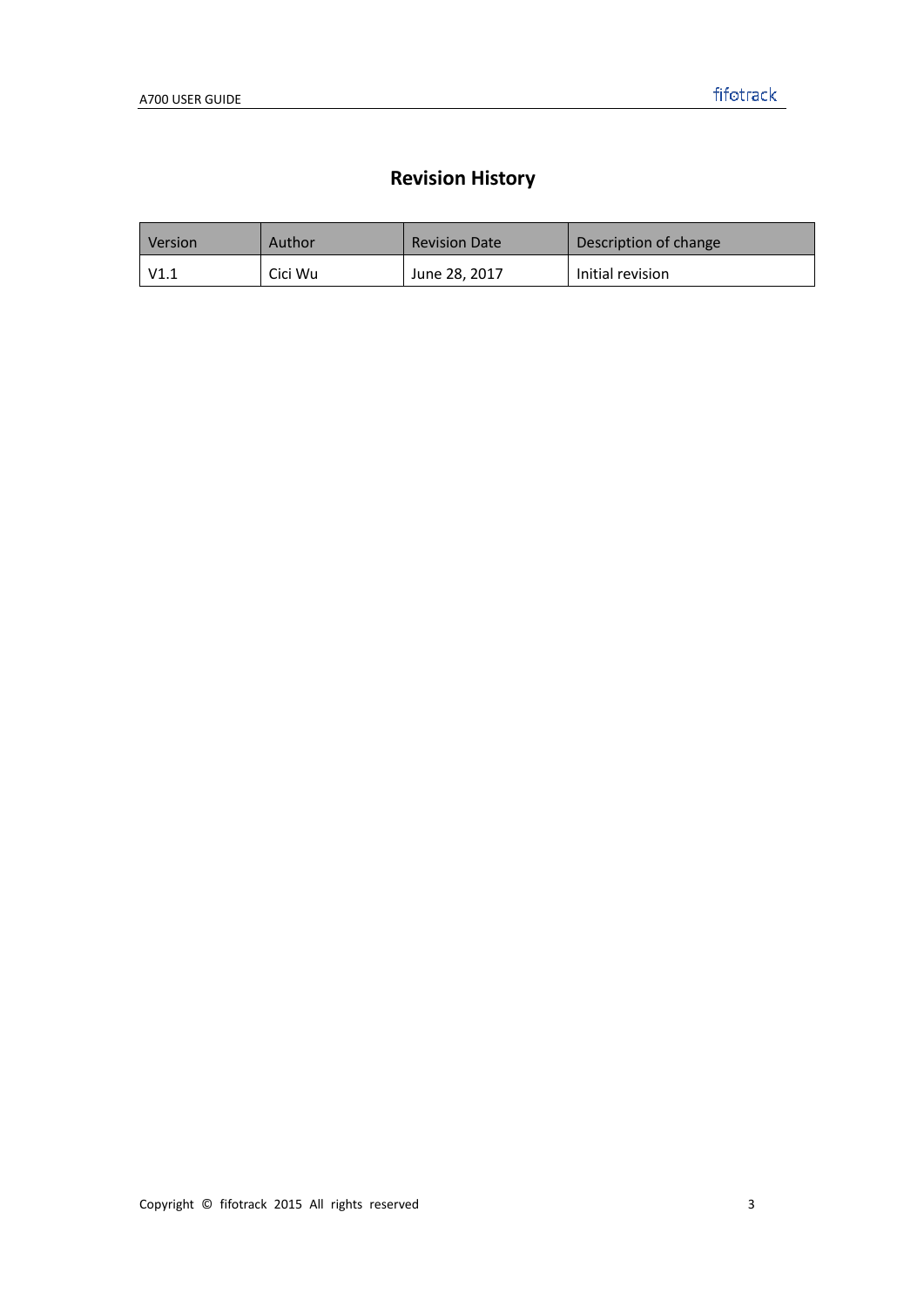# **Related Files**

| Version                                             | File                                                              | <b>Remarks</b>                                   |  |  |
|-----------------------------------------------------|-------------------------------------------------------------------|--------------------------------------------------|--|--|
| V1.2                                                | <fifotrack a700="" command="" list=""></fifotrack>                | GPRS/SMS/COM command details of<br>A700          |  |  |
| V1.1                                                | <fifotrack guide="" parameter="" tool="" user=""></fifotrack>     | PC software tool for parameters<br>configuration |  |  |
| V1.1                                                | <usb cable="" driver="" guide="" installation=""></usb>           | How to install USB cable driver                  |  |  |
| V1.1                                                | <firmware guide="" upgrade=""></firmware>                         | How to upgrade firmware                          |  |  |
| V1.2                                                | < fifotrack RFID Reader User Guide>                               | How to use RFID Reader                           |  |  |
| V1.1                                                | < fifotrack iButton User Guide>                                   | How to use iButton                               |  |  |
| V1.1                                                | < fifotrack  Digital Temperature Sensor User<br>Guide>            | How to use digital temperature sensor            |  |  |
| V1.1                                                | < fifotrack Camera User Guide>                                    | How to use camera                                |  |  |
| V1.1                                                | < fifotrack Ultrasonic Fuel Sensor User Guide>                    | How to use ultrasonic fuel sensor                |  |  |
| V1.1                                                | <fifotrack fingerprint="" guide="" user=""></fifotrack>           | How to use fingerprint scanner                   |  |  |
| V1.1                                                | <fifotrack vehicle<br="">Fuel<br/>Sensor<br/>Original</fifotrack> | How to find out Original fuel sensor             |  |  |
|                                                     | Solution User Guide>                                              | cable and use it.                                |  |  |
| Download link: https://www.fifotrack.com/user-guide |                                                                   |                                                  |  |  |
|                                                     | Video Support: https://www.fifotrack.com/video                    |                                                  |  |  |

# **Related Software**

| <b>Version</b>                                          | Software                                         | Remarks                            |  |  |
|---------------------------------------------------------|--------------------------------------------------|------------------------------------|--|--|
| V1.0                                                    | < Parameter Tool >                               | Parameter configuration tool on PC |  |  |
| V1.11.0                                                 | <pl2303 driverinstaller="" prolific=""></pl2303> | Driver for USB cable               |  |  |
| V1.0                                                    | < Firmware Upgrade Suite>                        | Tool for firmware upgrade          |  |  |
| Download link: https://www.fifotrack.com/configure-tool |                                                  |                                    |  |  |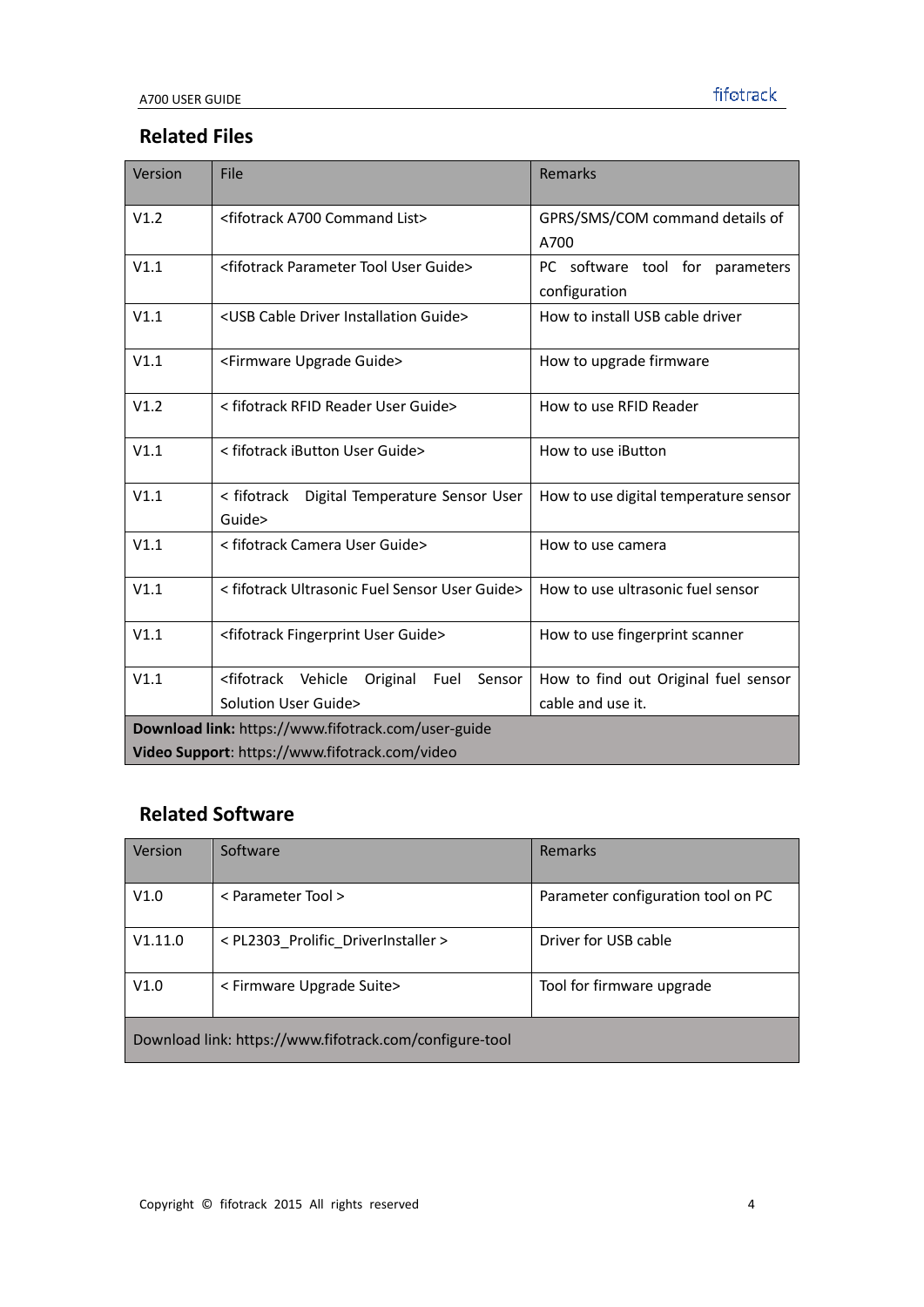# **Contents**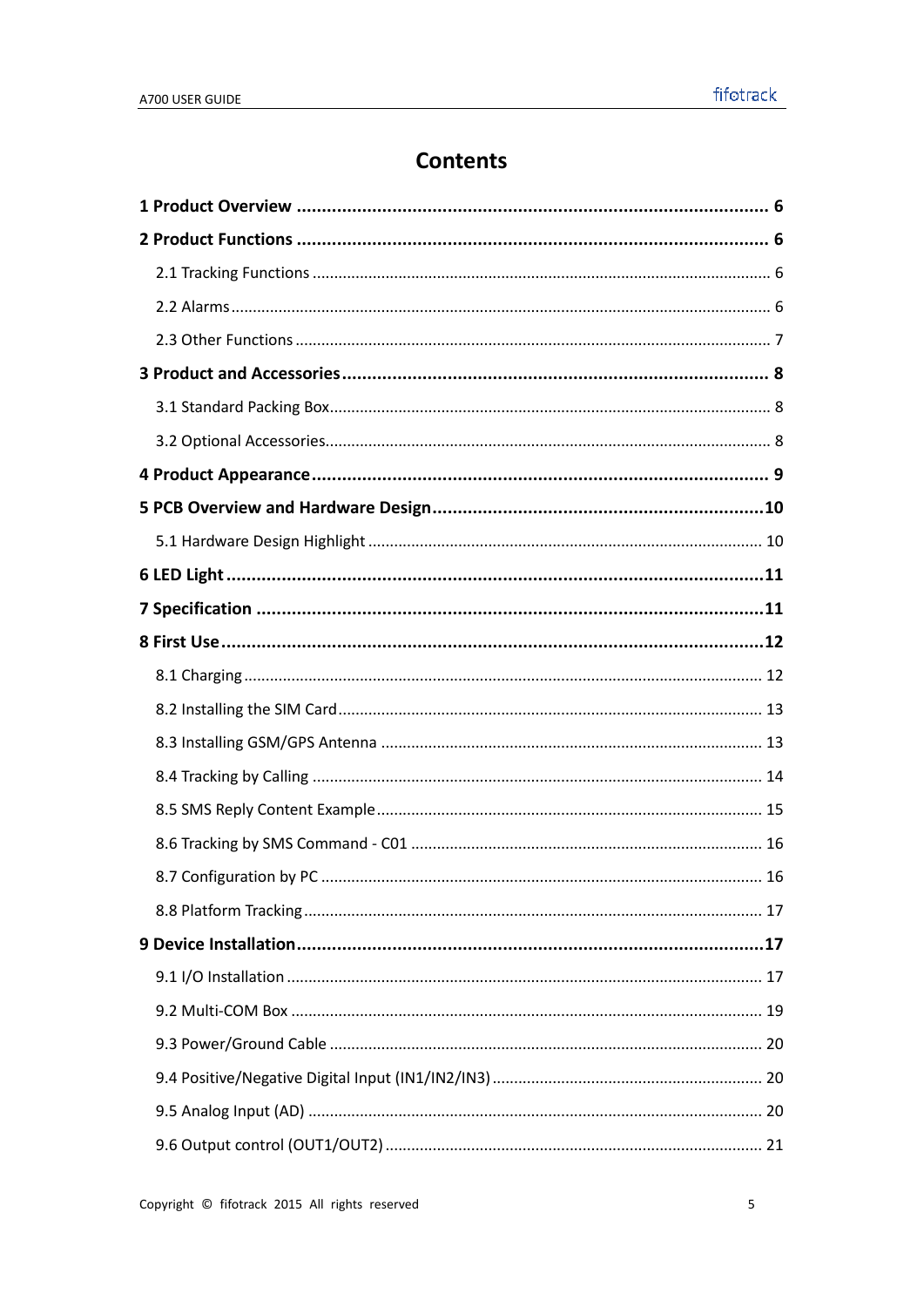### <span id="page-5-0"></span>**1 Product Overview**

A700 is an advanced model which is suitable for fleet management, public transportation management, school bus management, taxi operation management, vehicle insurance company management, rent car management and private car antitheft, etc. A700 supports 4 RS232 ports and 1-Wire protocol, this enables A700 to have powerful functions such as taking pictures, driver identification and management, impulse detection and temperature monitoring.

Besides the advanced functions, A700 has full functions to cover the normal demands of vehicle tracking. Not only has fuel monitoring, harsh acceleration/braking alarm, driving behavior analysis, but also has custom digital input, jamming detection, two-way calling and OTA functions. A700 uses own FIFOTRACK GPRS PROTOCOL which is simple and practical, this enables the customers to integrate on their own platform efficiently.

## <span id="page-5-1"></span>**2 Product Functions**

#### <span id="page-5-2"></span>2.1 Tracking Functions

- GPS+GSM Base Station Dual Tracking
- Real Time Tracking
- **•** Time Interval Tracking
- **•** Distance Tracking
- Direction Change Tracking
- <span id="page-5-3"></span>Mobile Phone Tracking

#### 2.2 Alarms

- SOS Alarm
- GPS Antenna Cut Alarm
- External Power Cut Alarm
- Engine/Door Status Alarm
- GEO-Fence Alarm
- **•** Speeding Alarm
- **•** Idling Alarm
- Fatigue Driving Alarm

Copyright © fifotrack 2015 All rights reserved 6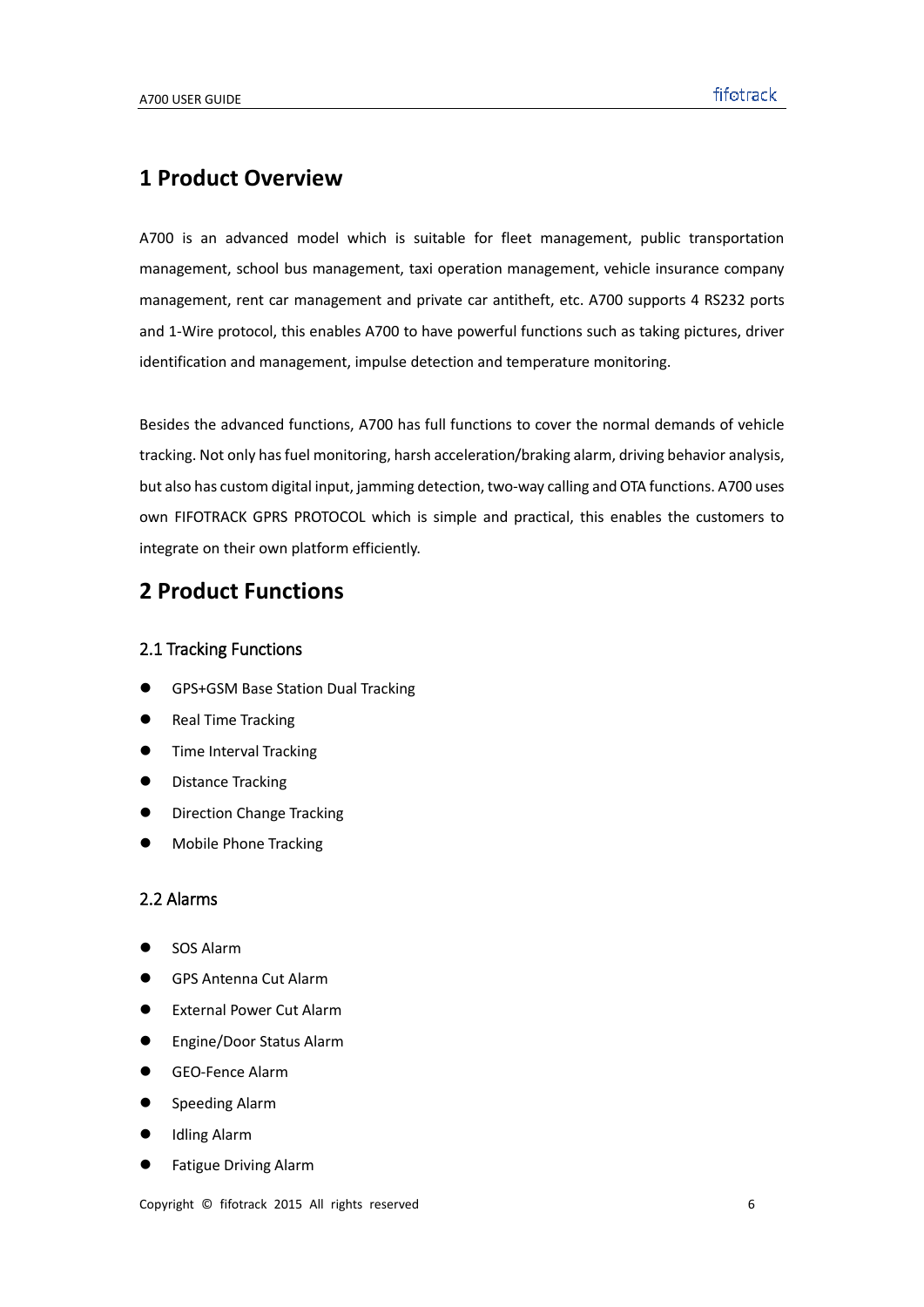- **•** Harsh Acceleration Alarm
- Harsh Braking Alarm
- **•** Parking Overtime Alarm
- Vibration Alarm
- GPS Jamming Alarm
- GSM Jamming Alarm
- **•** Internal Battery Low Alarm
- External Battery Low Alarm
- **•** Driver Login/log out Alarm
- **•** High/Low Temperature Alarms
- Fuel Theft Alarm
- Fuel Filling Alarm
- **•** Low Fuel Level Alarm
- <span id="page-6-0"></span>High Fuel Level Alarm

#### 2.3 Other Functions

- Stop Car Remotely
- 8 MB Flash Memory
- **•** Custom Digital Input
- $\bullet$  OTA
- Uploading Mode Settings for ACC ON/ACC OFF
- Roaming Time Interval Setting
- $\bullet$  Mileage And Running Time Settings
- Accurate Fuel consumption statics
- Vehicle Original Fuel Sensor Supported
- **•** Tacking Picture via Camera (Optional)
- Driver Identification and Management via RFID Reader, iButton or fingerprint (Optional)
- Fuel sensor Capacitive type or Ultrasonic Fuel Sensor (Optional)
- **•** Temperature Sensor (Optional)
- Voice Monitoring (Optional)
- Two-way Calling (Optional)
- Impulse Detection (Default speedometer detection)
- 4 RS232 Port (1 RS485 is reserved, 1 RS232 can be modified to 1 RS485)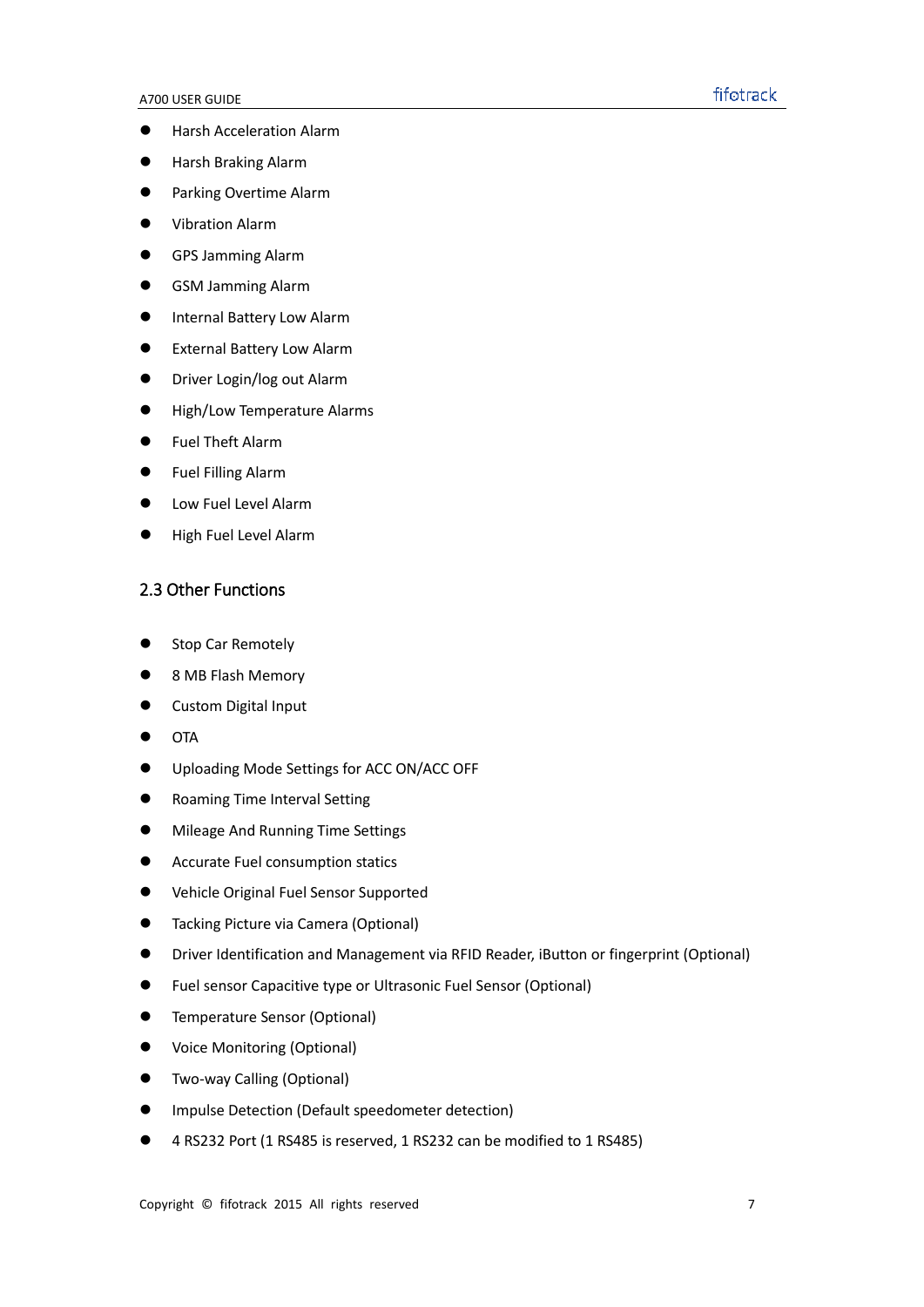# <span id="page-7-0"></span>**3 Product and Accessories**

<span id="page-7-1"></span>3.1 Standard Packing Box









A700 and Multi-COM Box Wire GPS Antenna GSM Antenna



<span id="page-7-2"></span>3.2 Optional Accessories





USB Cable **Relay** Relay **Microphone** Speaker





AS10 Fuel Sensor Calibrator for AS10 RFID reader Tag





Ĝ







Fingerprint Temperature Sensor

Camera **iButton** TUB01 Ultrasonic fuel sensor LED Tool for TUB01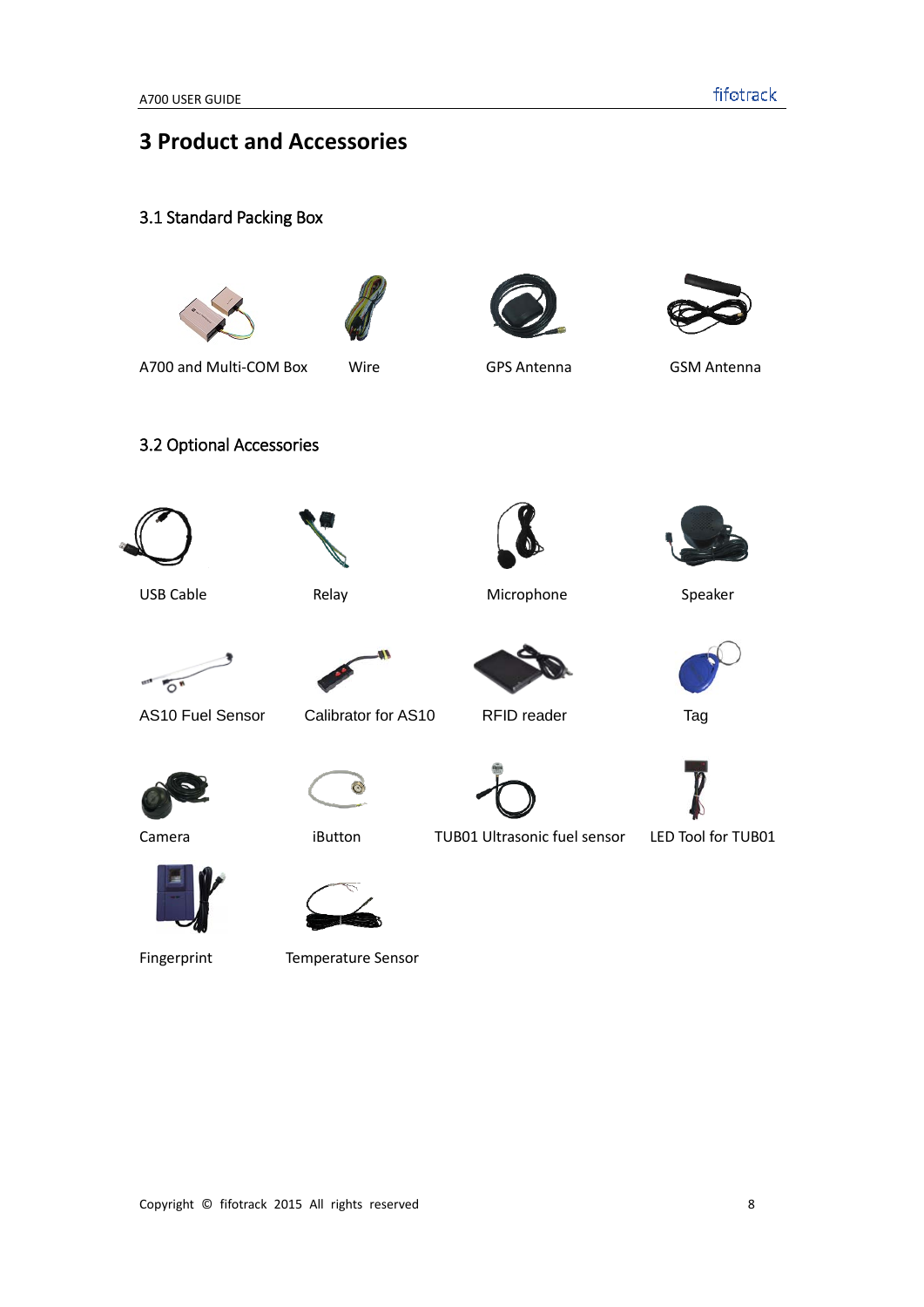# <span id="page-8-0"></span>**4 Product Appearance**



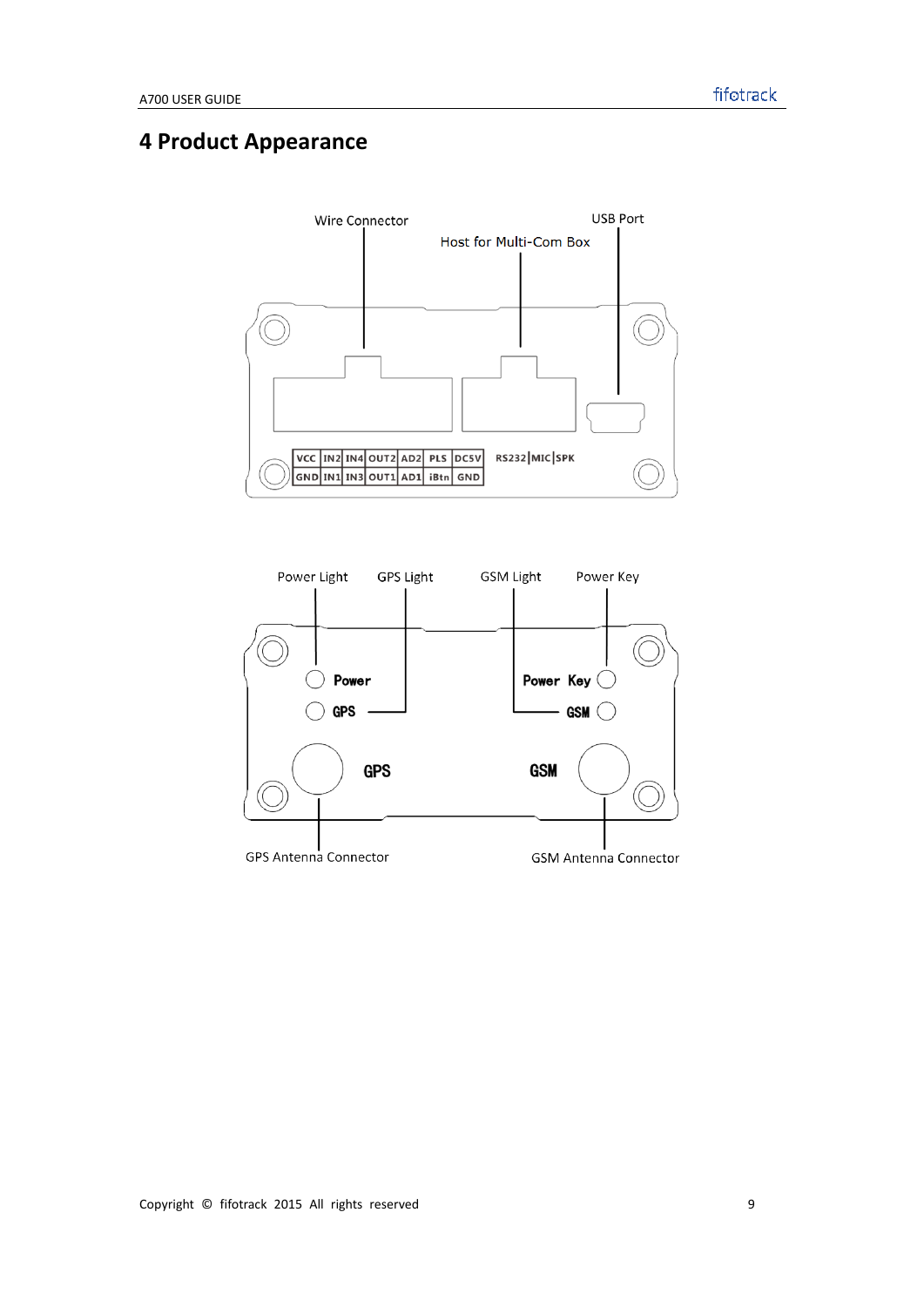# <span id="page-9-0"></span>**5 PCB Overview and Hardware Design**





#### <span id="page-9-1"></span>5.1 Hardware Design Highlight

**Protection for sudden-change of auto power supply:** When the vehicle starts or is running, the power voltage will have a wave of change. Our product supports voltage 11V-36V. When the external power supply is below 10.5V, with low voltage detection, it will be automatically cut. When external power supply is over 36V or has high voltage peak, the product will trigger high-voltage protection through clamping, anti-pulse, and high voltage detection. This ensures the product to operate normally under high voltage.

**Auto power transient pulse:** When the vehicle starts or is running, it will generate high-voltage transient pulse with a range of hundreds of volts. If the product's circuit is not well designed, it is very easy to get damaged, and can't be used. Through multistage transient pulse protection and anti high-voltage surge protection, the product's power circuit is well protected, and it can operate stably.

**Electromagnetic immunity:** When the vehicle starts, the clock, RF, display screen and USB are very easy to be interfered by electric spark, which causes the product to operate unstably. Through PCB layout and ground wire handling, the product can work stably under interfered environment.

Copyright © fifotrack 2015 All rights reserved 10 **Anti static:** The vehicle product's working condition is complex. It is very easy to be influenced by static, which causes damage to the product's peripheral interfaces. Through ESD protection on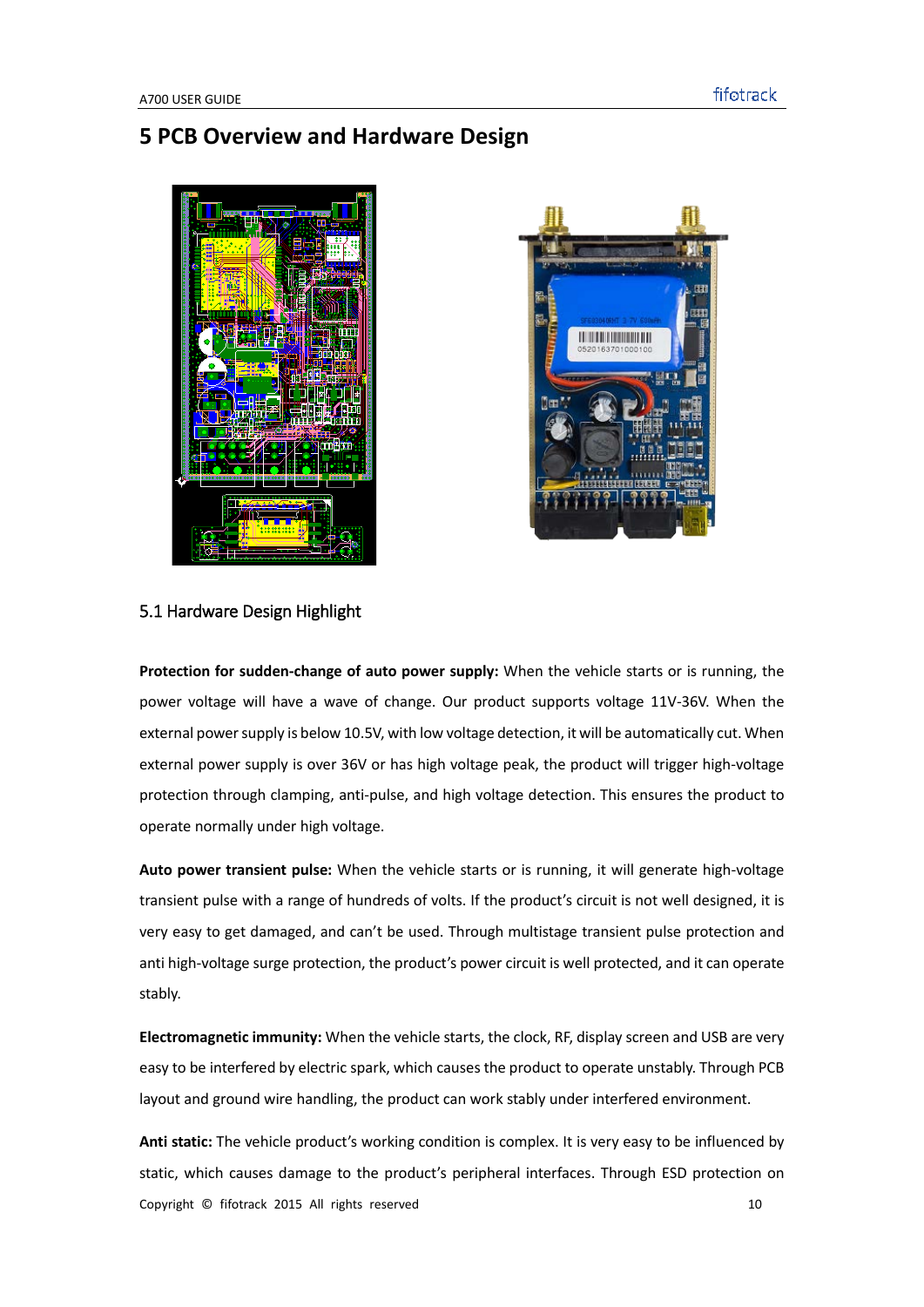circuit and ground wire handling, the static in the range of 8KV-15KV won't cause damage to product. This ensures the product's stability under complex working condition.

# <span id="page-10-0"></span>**6 LED Light**

| GPS Light (Green)          |                          |
|----------------------------|--------------------------|
| Off                        | Power off or sleep       |
| Flash 0.1s on and 3S off   | <b>GPS</b> valid         |
| Flash every 0.1s           | GPS antenna cut          |
| Flash 2s on and 2s off     | No GPS signal            |
| On                         | GPS module power problem |
| <b>GSM Light (Orange)</b>  |                          |
| Off                        | Power off or sleep       |
| Flash 0.1s on and 3s off   | GSM available            |
| Flash every 0.1s           | Device is initialing     |
| Flash 2s on and 2s off     | No GSM                   |
| External Power Light (Red) |                          |
| Off                        | External power cut       |
| Flash every 0.1s           | External power low       |
| On                         | External power normal    |

# <span id="page-10-1"></span>**7 Specification**

### 7.1 Basic Specification

| <b>Item</b>             | <b>Specification</b>                                        |
|-------------------------|-------------------------------------------------------------|
| Dimension               | 90*60*27mm                                                  |
| Weight                  | 145g                                                        |
| <b>GSM Module</b>       | SIMCOM800                                                   |
| <b>GPS Module</b>       | U-blox7Q                                                    |
| Input Voltage           | DC 11~36V/2A                                                |
| <b>Internal Battery</b> | 600mAh/3.7V                                                 |
| Power                   | 30-35mA standby current                                     |
| Consumption             |                                                             |
| Internal Battery Life   | 15 hours in sleep mode, and 6 hours in normal working mode. |
| Operating               | $-20^{\circ}$ C $\sim$ 70 $^{\circ}$ C                      |
| Temperature             |                                                             |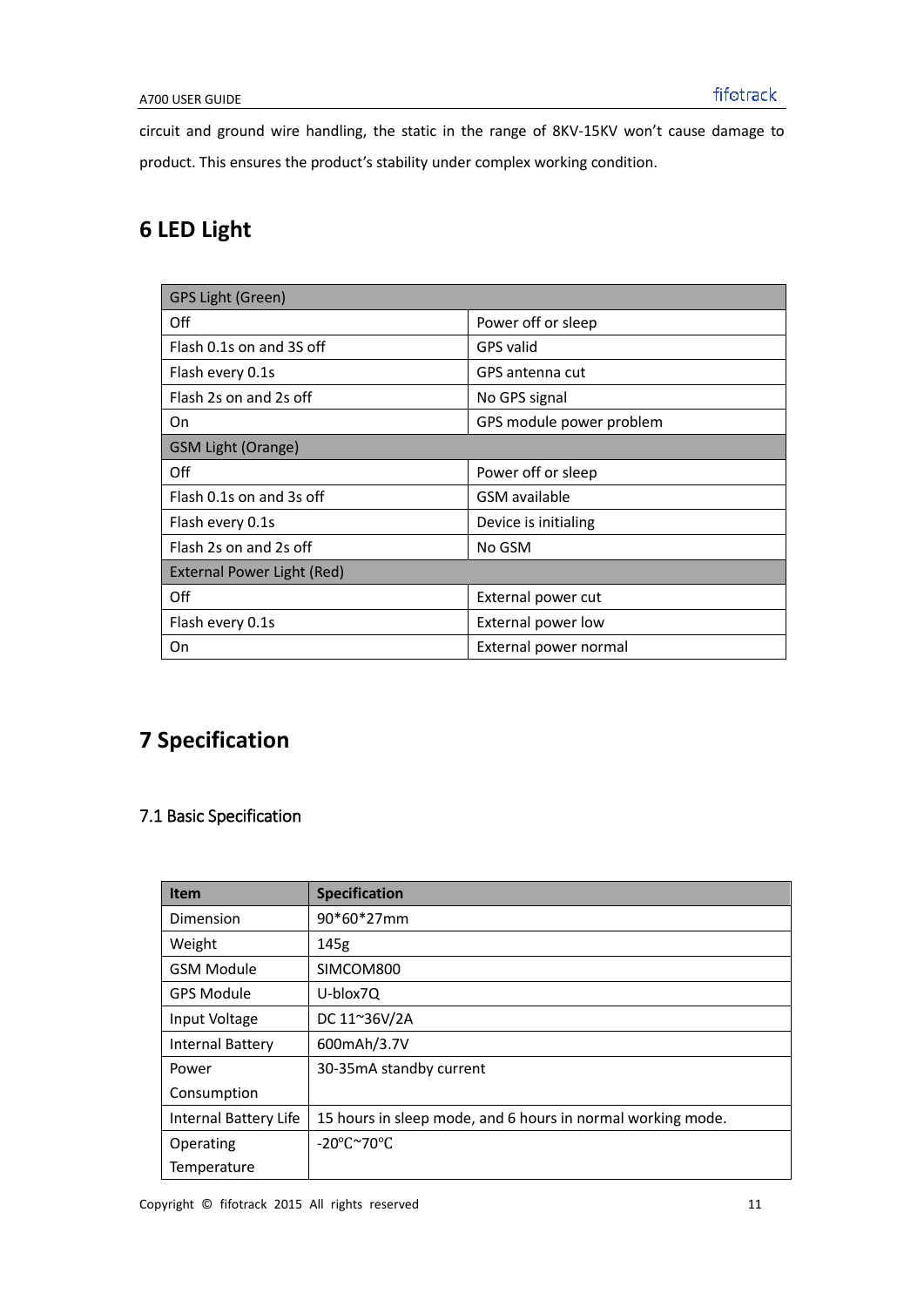A700 USER GUIDE

| Humidity                | 5%~95%                                                                |
|-------------------------|-----------------------------------------------------------------------|
| <b>LED Light</b>        | 3 LED lights indicating GPS/GSM/External power status                 |
| Button/ Switch          | 1 SOS Button, 1 power switch                                          |
| Flash Memory            | 8MB (GPSR data 20400 units, SMS data 300 units)                       |
| Sensor                  | <b>3D Accelerator Sensor</b>                                          |
| <b>GSM</b><br>Frequency | Refer to chapter 7.2 below                                            |
| Band                    |                                                                       |
| <b>GPS Sensitivity</b>  | $-161dBm$                                                             |
| <b>GPS Start Speed</b>  | Cold start 35s                                                        |
|                         | Hot start 1s                                                          |
| Position Accuracy       | 10 <sub>m</sub>                                                       |
| I/O Port                | 4 Digital inputs - 1 negative input, 1 positive input, 2 custom input |
|                         | (Default 1 positive input, 1 negative input)                          |
|                         | 2 Analog input                                                        |
|                         | AD1: 0~6V                                                             |
|                         | AD2: 0~12V                                                            |
|                         | 2 Output                                                              |
|                         | 4 RS232 port (camera/RFID reader/ultrasonic fuel sensor/fingerprint/  |
|                         | two-way calling or other RS232 sensors)                               |
|                         | 1 RS485 port (reserved, 1 RS232 can be modified to 1 RS485)           |
|                         | 1-Wire protocol (Temperature sensor/i-Button)                         |
|                         | 1 Impulse detection (Default speedometer detection)                   |
|                         | 1 USB port                                                            |

### 7.2 Working Frequency

|           | <b>UMTS Frequency/MHz</b> |     |      |      | <b>GSM Frequency/MHz</b> |     |      |      |
|-----------|---------------------------|-----|------|------|--------------------------|-----|------|------|
| A500 Type | 850                       | 900 | 1900 | 2100 | 850                      | 900 | 1800 | 1900 |
| Type-A    |                           |     |      |      |                          |     |      |      |
| Type-E    |                           |     |      |      |                          |     |      |      |
| Type-T    |                           |     |      |      |                          |     |      |      |

# <span id="page-11-0"></span>**8 First Use**

# <span id="page-11-1"></span>8.1 Charging

First time use A700, please connect positive wire(+ Red) and ground wire(-black) to 12V or 24V external power supply, the charging current should be great than **2A**. Charging device at least 2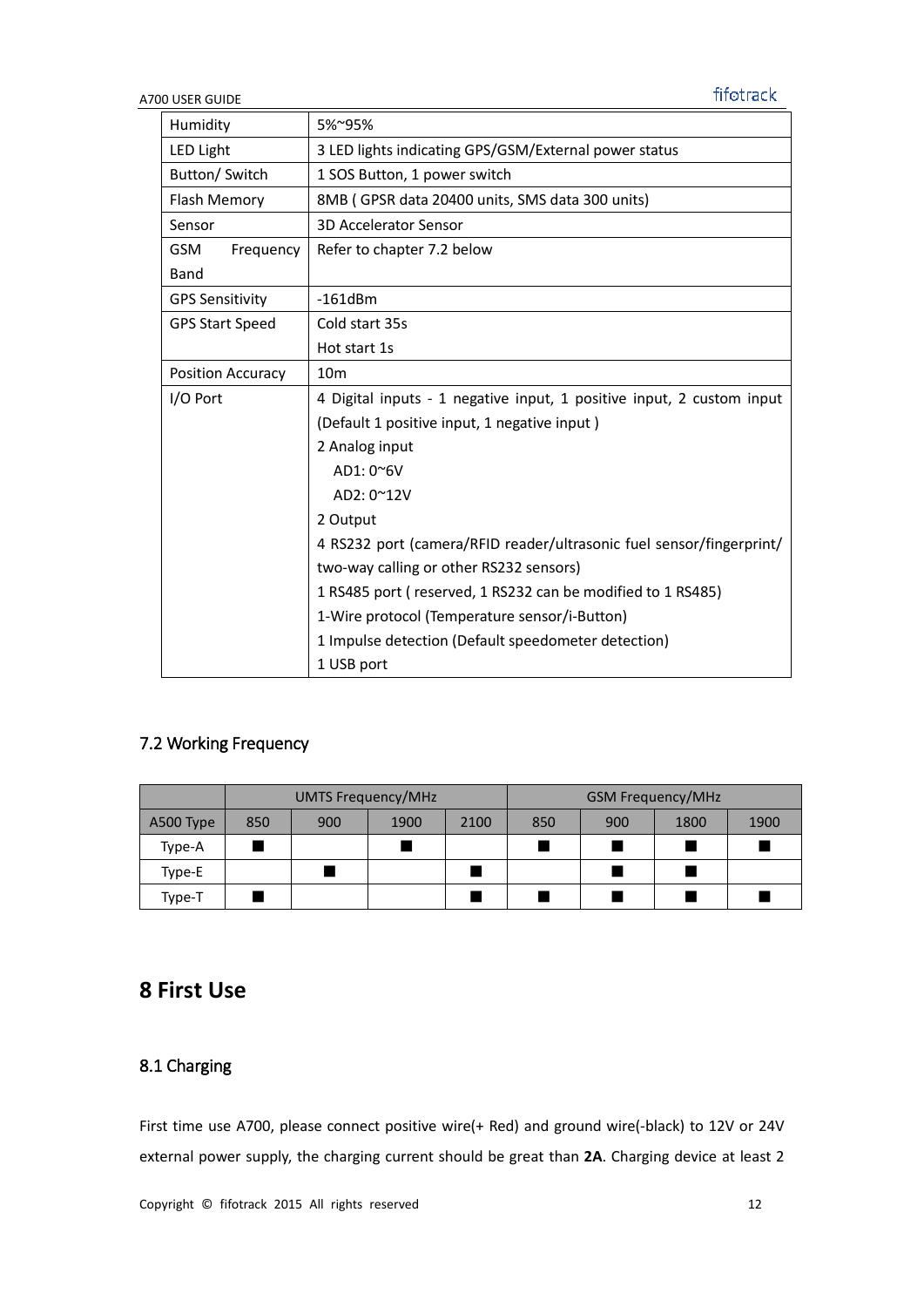hours, 3 hours is suggested. Before installation, ensure all of the parameters setting and test are finished.

#### <span id="page-12-0"></span>8.2 Installing the SIM Card

- Device can't support 3G or 4G network. Make sure the SIM card supports 2G.
- **•** Ensure the SIM card has enough balance.
- **Ensure PIN code has been closed.**
- Authorization SOS numbers can't work well if SIM card doesn't have caller ID service. E.g.: device can't reply SMS to authorization SOS number because SIM card can't identify incoming call.
- SIM card should have GPRS function for platform tracking.
- Turn off device before SIM card installation.





**Screw off and open the front cover**

**Insert SIM card into SIM card slot** Make sure the chip is facing to PCB. Pay attention to the cutaway angle direction of SIM card.

**Close front cover and lock the screw**

#### <span id="page-12-1"></span>8.3 Installing GSM/GPS Antenna

Connect GSM Antenna to SMA connector with "GSM" silk. The GSM antenna's signal is omnidirectional, you can hide it anywhere that is far from the power supply.

Copyright © fifotrack 2015 All rights reserved 13 Connect GPS Antenna to SMA connector with "GPS" silk. GPS antenna should face to the sky for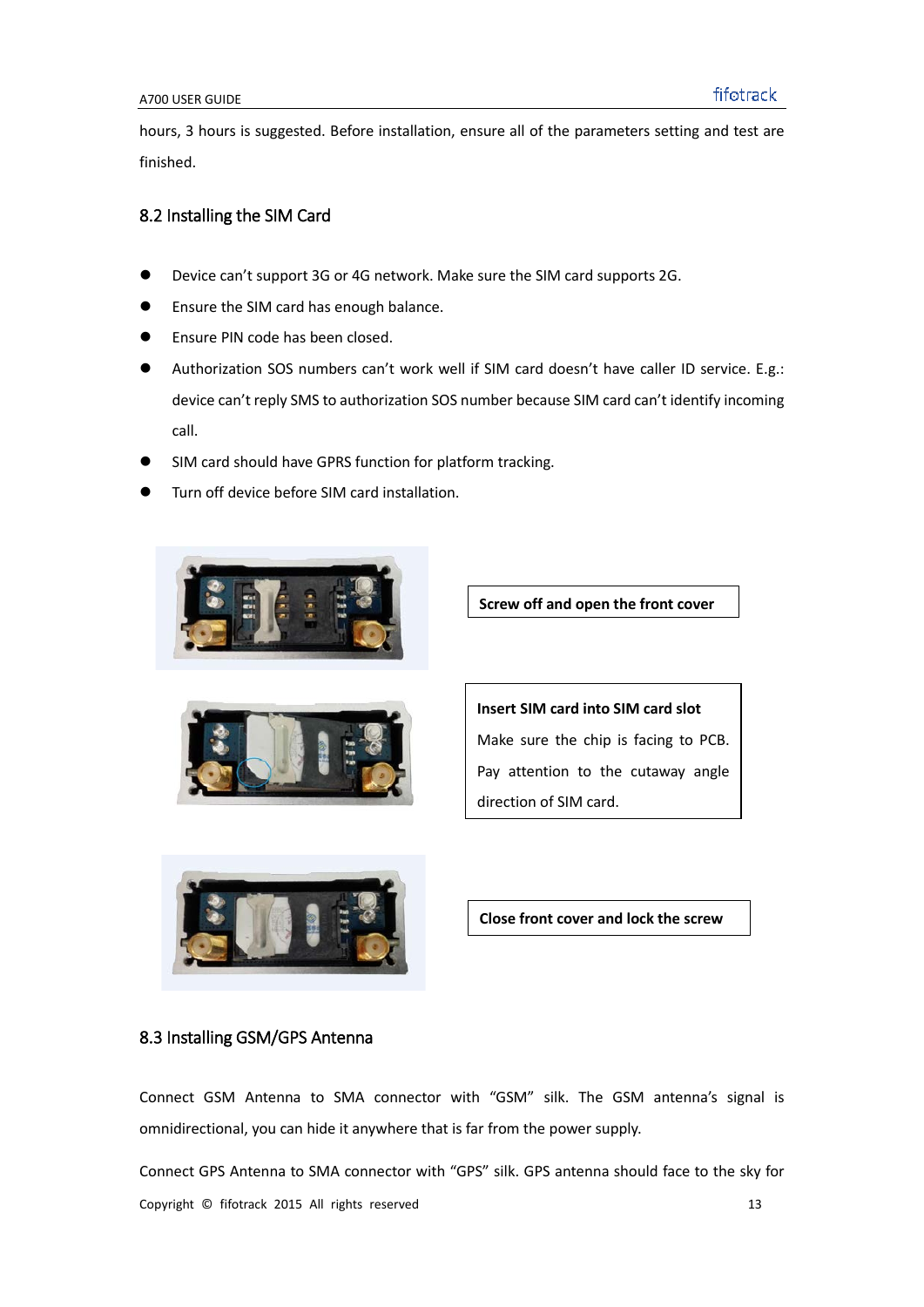stronger GPS signal reception, and the silvery silk side should be downward. Fix GPS antenna with double sided tapes for stable signal reception.

<span id="page-13-0"></span>Don't install the GPS antenna where shielded by metal. For example, inside a metal can.

#### 8.4 Tracking by Calling

Call the SIM card number inside A700, you will get a SMS reply with Google map link. Click it for specific map location.



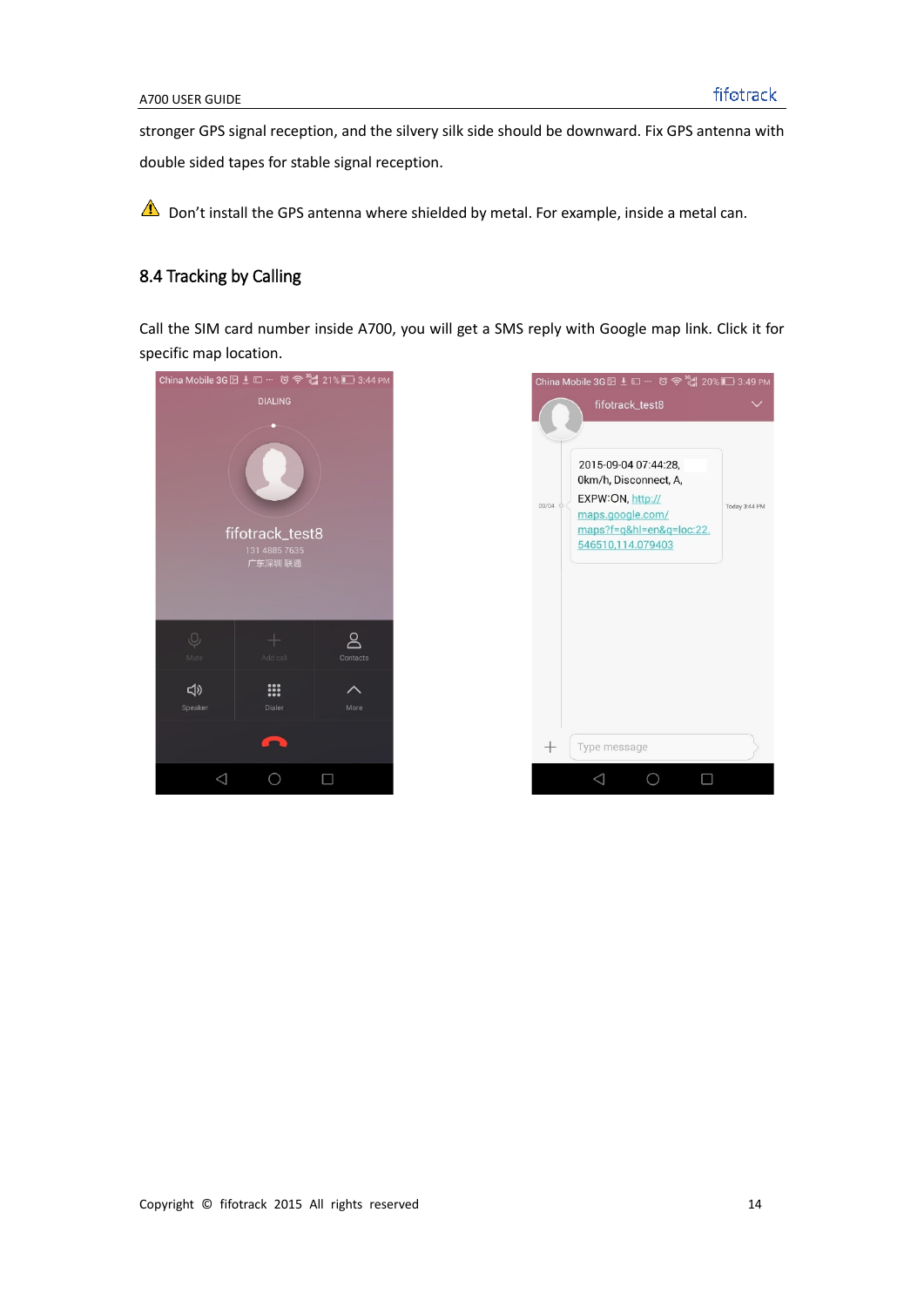#### A700 USER GUIDE



#### <span id="page-14-0"></span>8.5 SMS Reply Content Example

2015-09-04 07:44:28, 0km/h, Disconnect, A, EXPW:ON,http://maps.google.com/maps ?f=q&hl=en&q=loc:22.546510,114.079403

#### **SMS Reply Format:**

| Field               | <b>Detail</b>                    | <b>Remarks</b>                          |  |  |
|---------------------|----------------------------------|-----------------------------------------|--|--|
| 2015-09-04          | Date and time, format YYMMDD     | Date and time                           |  |  |
| 07:44:28            | hh:mm:ss                         |                                         |  |  |
| $0$ Km/h            | Speed is 0km/h                   | Speed                                   |  |  |
| <b>Disconnect</b>   | <b>GPRS disconnect</b>           | GPRS connection status, "Disconnect"    |  |  |
|                     |                                  | or "Connect".                           |  |  |
| A                   | GPS fixed                        | GPS Status, "A" means GPS valid, "V"    |  |  |
|                     |                                  | means GPS invalid.                      |  |  |
| EXPW:ON             | External power on                | External power status. "ON" means       |  |  |
|                     |                                  | external power normal, "OFF" means      |  |  |
|                     |                                  | external power cut.                     |  |  |
| http://maps.google. | Google map link, latitude in the | Google map link with latitude and       |  |  |
| com/maps            | front of longitude after "Loc".  | longitude, which can be opened directly |  |  |
| ?f=q&hl=en&q=loc:   | Unit degree                      | on smart phone.                         |  |  |
| 22.546510,114.079   | Latitude=22.546510°              |                                         |  |  |
| 403                 | Longitude=114.079403°            |                                         |  |  |
|                     |                                  |                                         |  |  |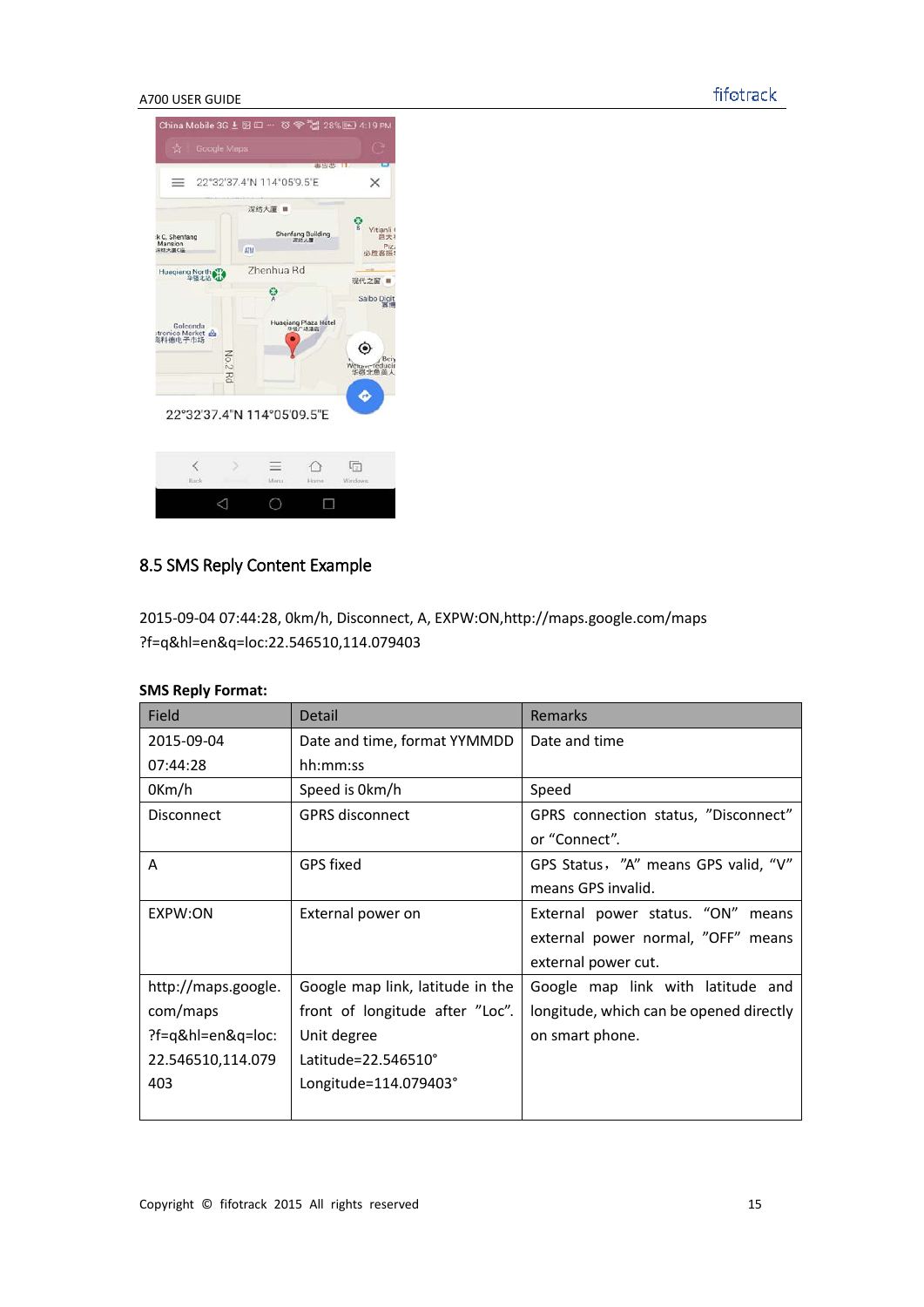#### <span id="page-15-0"></span>8.6 Tracking by SMS Command - C01

SMS Command: 000000,C01

SMS Reply: Current location



Note: Default SMS password is "000000", set new SMS password with B10 command. Please refer to <FIFOTRACK COMMAND LIST> for more details.

#### <span id="page-15-1"></span>8.7 Configuration by PC

fifotrack company provide <FIFOTRACK PARAMETER TOOL> for configuration. Please download USB cable driver and install it before using parameter tool. Refer to <USB CABLE DRIVER INSTALLATION GUIDE> if need.

Connect A700 to PC with USB cable. Run "Parameter Tool" software which will identify port automatically and read all of the current parameters.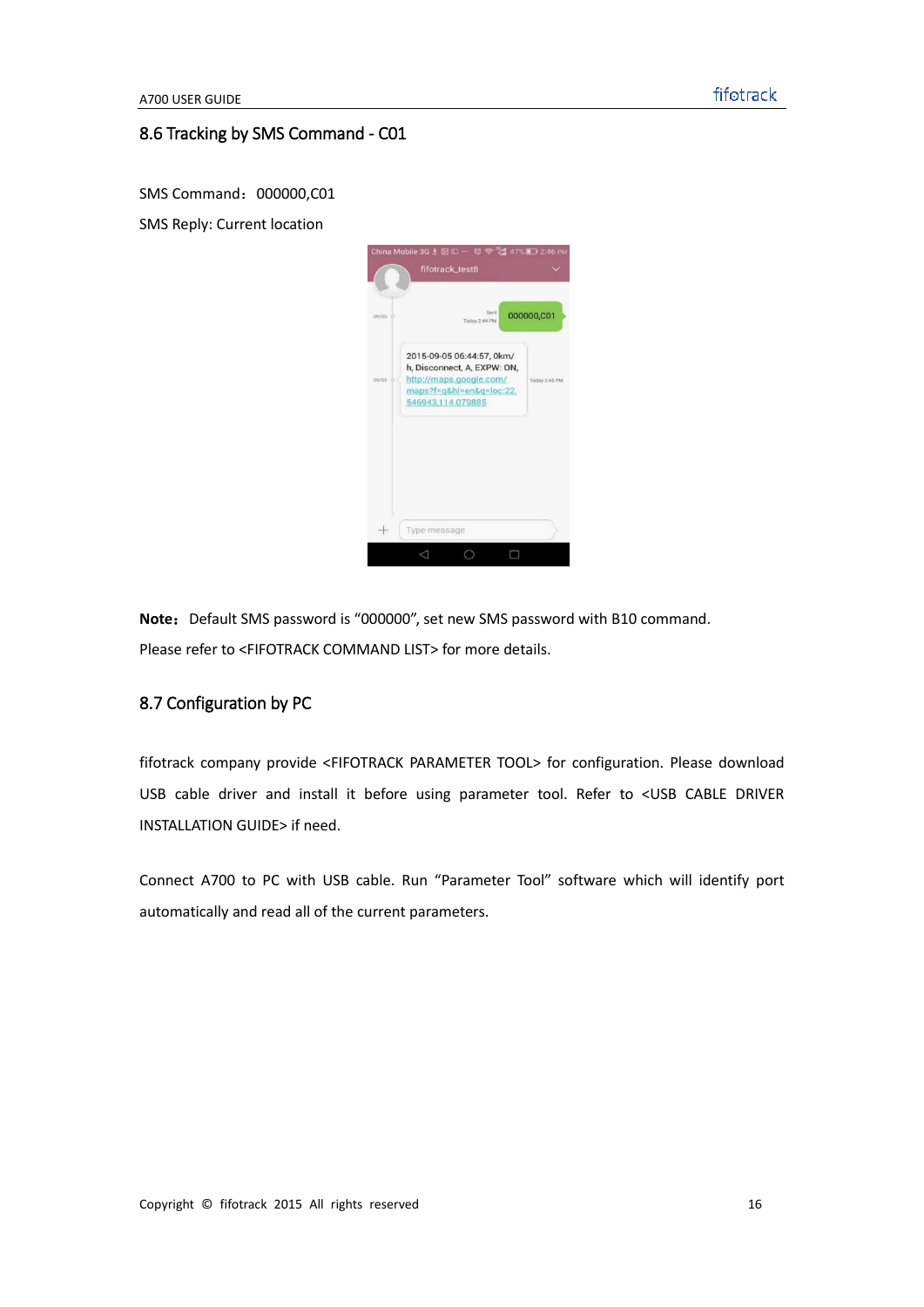#### fifotrack

| Ð<br>Parameter Tool V1.0                                                                                                                                                                                                                                                                                                                                  | ×<br>▭ |
|-----------------------------------------------------------------------------------------------------------------------------------------------------------------------------------------------------------------------------------------------------------------------------------------------------------------------------------------------------------|--------|
| 9600<br>$\texttt{Default}$<br>COM6<br>▾╎<br>Open<br>▼<br>GPRS<br>Main Parameter   Alarm Setting   Terminal Info                                                                                                                                                                                                                                           |        |
| Mode<br>$-$ Timing Upload Setting-<br>▼<br>Timing Interval<br>IP<br>s.<br>Roaming Interval<br>Port<br>lo.<br>I٥<br>z<br>ACC OFF Interval<br><b>APN</b><br>10<br>z.<br>Parking Interval<br>lo.<br>APN Username<br>s.<br>APN Password<br>$-$ Distance Up $\bf{I}$ oad Setting-<br>Tracker ID<br>Distance Interval<br>lo.<br>m<br>Read<br>Read<br>Set<br>Set |        |
| Port Closed                                                                                                                                                                                                                                                                                                                                               |        |

#### <span id="page-16-0"></span>**Please read <FIFOTRACK PARAMETER TOOL USER GUIDE> for more details.**

#### 8.8 Platform Tracking

You can use SMS commands B00, B01, B02, B03 to set server IP, port, APN and GPRS uploading interval.

<span id="page-16-1"></span>You can also set those parameters via parameter tool software on PC.

# **9 Device Installation**

#### <span id="page-16-2"></span>9.1 I/O Installation

I/O wire has 14 pins, including power, digital positive and negative inputs, output, analog input, impulse detection and 1-Wire protocol cables.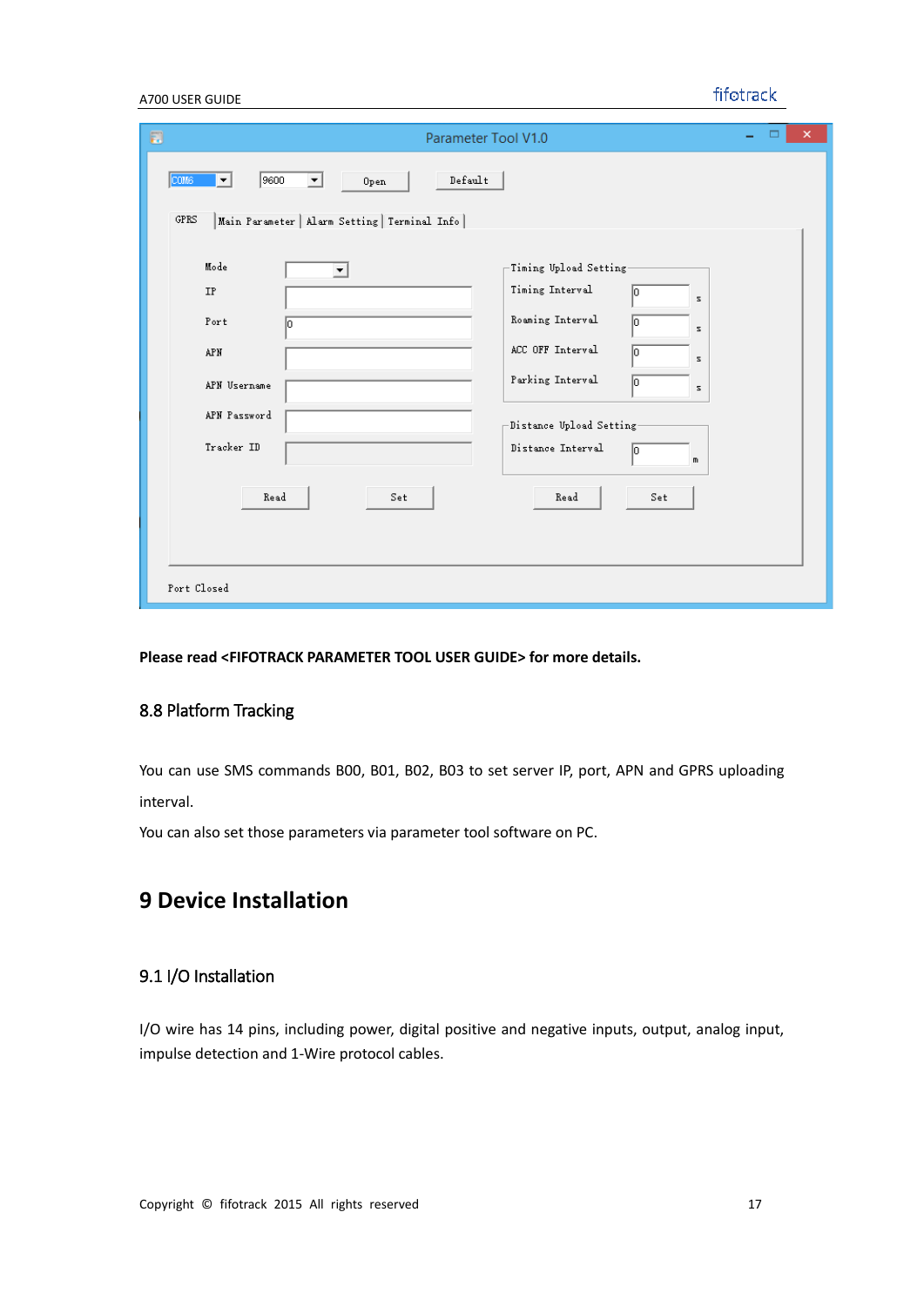

| <b>VCC</b> | IN <sub>2</sub> | IN <sub>3</sub> | OUT <sub>2</sub> | AD <sub>2</sub> | PLS  | DC5V       |
|------------|-----------------|-----------------|------------------|-----------------|------|------------|
| GND        | IN1             | IN4             | OUT <sub>1</sub> | AD <sub>1</sub> | iBtn | <b>GND</b> |

| I/O              | Color        | Function                                                              |  |  |
|------------------|--------------|-----------------------------------------------------------------------|--|--|
| <b>VCC</b>       | Red          | Positive power, connect to positive of vehicle battery, input voltage |  |  |
|                  |              | range 11-36V                                                          |  |  |
| <b>GND</b>       | <b>Black</b> | Ground, connect to negative of vehicle battery or the vehicle's iron  |  |  |
|                  |              | part.                                                                 |  |  |
| IN1              | White        | Digital input1, negative input (default SOS button)                   |  |  |
| IN <sub>2</sub>  | White        | Digital input2, positive input, default connect to ACC for status     |  |  |
|                  |              | detection.                                                            |  |  |
| IN <sub>3</sub>  | White        | Digital input3, custom input, default positive.                       |  |  |
| IN4              | White        | Digital input4, custom input, default negative.                       |  |  |
| OUT1             | Yellow       | Output1                                                               |  |  |
|                  |              | Output active: low level (0V)                                         |  |  |
|                  |              | Output inactive: open drain (OD)                                      |  |  |
|                  |              | Max open-drain (inactive) voltage: 45V                                |  |  |
|                  |              | Max current for output low voltage (valid): 500mA                     |  |  |
| OUT <sub>2</sub> | Yellow       | Output2                                                               |  |  |
|                  |              | Output active: low level (0V)                                         |  |  |
|                  |              | Output inactive: open drain (OD)                                      |  |  |
|                  |              | Max open-drain (inactive) voltage: 45V                                |  |  |
|                  |              | Max current for output low voltage (valid): 500mA                     |  |  |
| AD1              | Blue         | 12 bits analog input, supports voltage range 0-6V. Connect to         |  |  |
|                  |              | external sensor, eg, fuel sensor.                                     |  |  |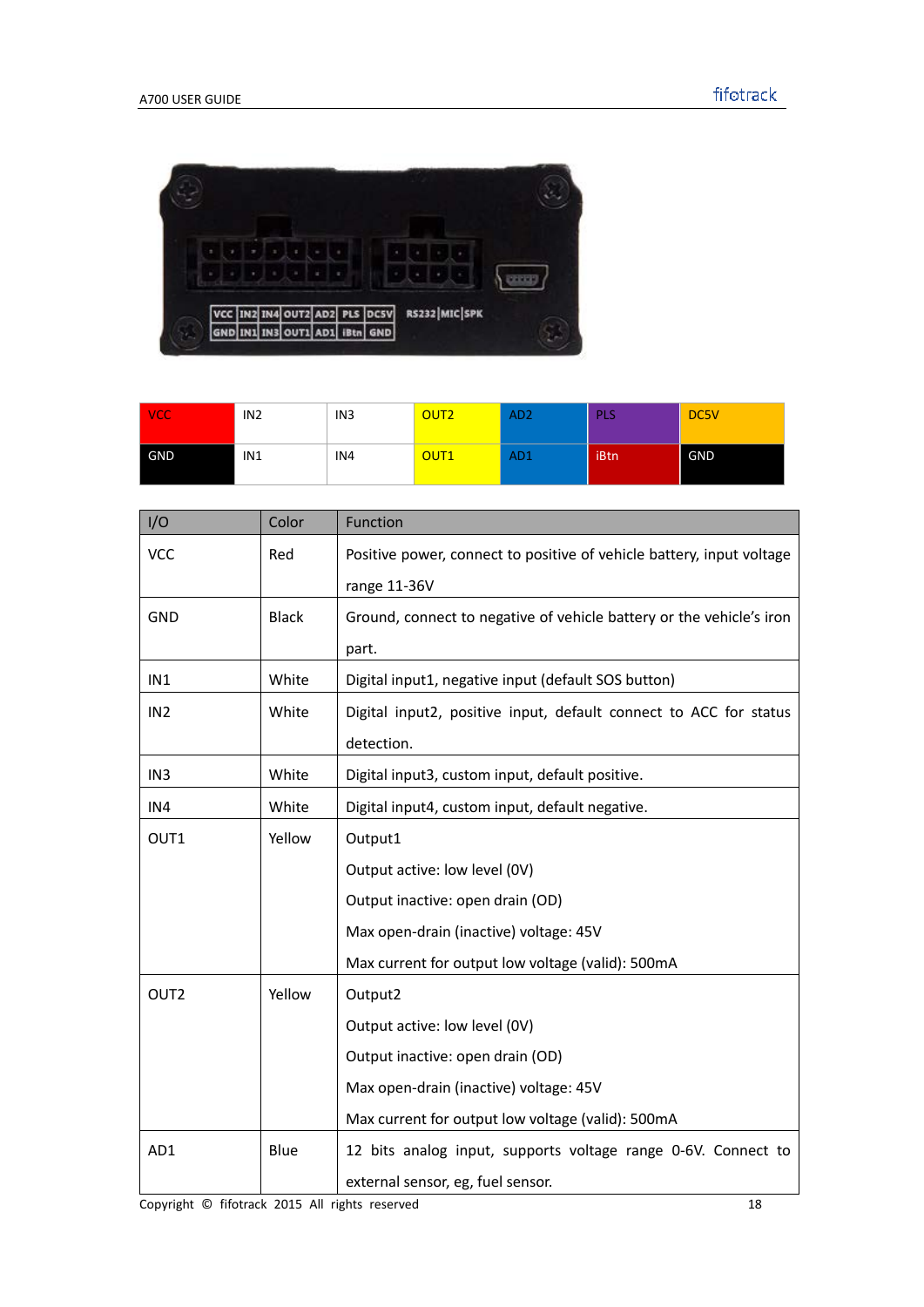#### A700 USER GUIDE

### fifotrack

| AD <sub>2</sub> | Blue         | 12 bits analog input, supports voltage range 0-12V. Connect to |
|-----------------|--------------|----------------------------------------------------------------|
|                 |              | external sensor, eg, fuel sensor.                              |
| <b>PLS</b>      | Purple       | Impulse detection, 0~100kHz                                    |
| <b>GND</b>      | <b>Black</b> | 1-Wire protocol port for iButton or temperature sensor         |
| DC5V            | Orange       |                                                                |
| iBtn            | <b>Brown</b> |                                                                |

### **RS232|MIC|SPK**

| Host port for<br>Multi-Com Box | DC5V | MCU RS232 TX | MIC+ | SPK+ |
|--------------------------------|------|--------------|------|------|
|                                | GND  | MCU RS232 RX | MIC- | SPK- |

### <span id="page-18-0"></span>9.2 Multi-COM Box





| RS232 COM        | I/O          | Function                                                       |
|------------------|--------------|----------------------------------------------------------------|
| COM <sub>1</sub> | DC5V         | RS232 port for camera/RFID Reader/ultrasonic<br>fuel           |
|                  | <b>GND</b>   | sensor/fingerprint or other RS232 protocol devices.            |
|                  | MCU_RS232_TX |                                                                |
|                  | MCU_RS232_RX |                                                                |
| COM <sub>2</sub> | DC5V         | RS232 port for camera/RFID Reader/ultrasonic<br>fuel           |
|                  | <b>GND</b>   | sensor/fingerprint or other RS232 protocol devices.            |
|                  | MCU_RS232_TX |                                                                |
|                  | MCU_RS232_RX |                                                                |
| COM <sub>3</sub> | DC5V         | port for camera/RFID Reader/ultrasonic<br>RS232<br>fuel        |
|                  | <b>GND</b>   | sensor/fingerprint or other RS232 protocol devices.            |
|                  | MCU_RS232_TX |                                                                |
|                  | MCU_RS232_RX |                                                                |
| COM4/RS485       | DC5V         | port for camera/RFID Reader/ultrasonic<br><b>RS232</b><br>fuel |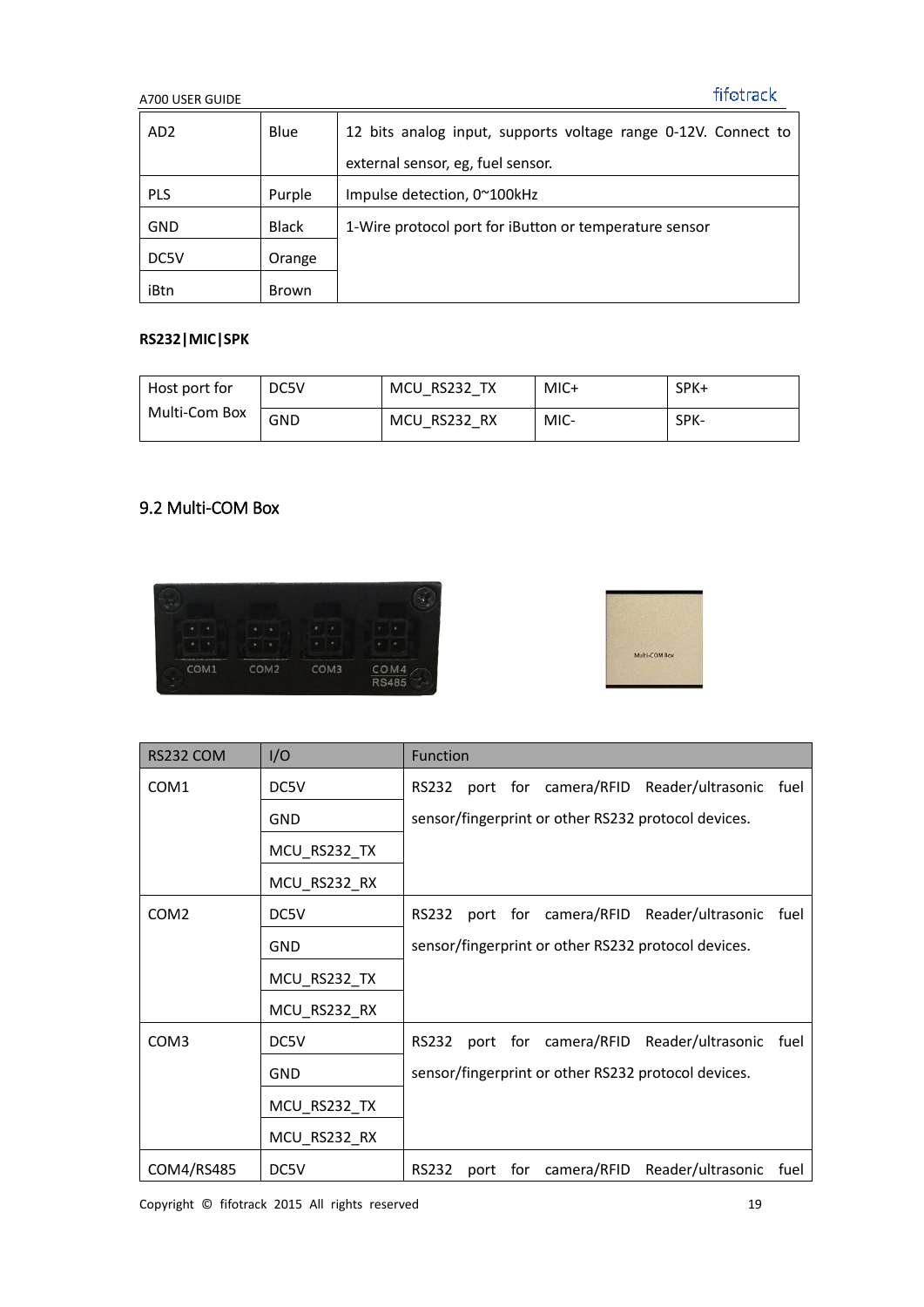| GND          | sensor/fingerprint or other RS232 protocol devices.     |
|--------------|---------------------------------------------------------|
| MCU RS232 TX | Reserved for RS485 port (It can be modified to 1 RS485) |
| MCU RS232 RX |                                                         |

#### <span id="page-19-0"></span>9.3 Power/Ground Cable



### <span id="page-19-1"></span>9.4 Positive/Negative Digital Input (IN1/IN2/IN3)



#### <span id="page-19-2"></span>9.5 Analog Input (AD)

A700 supports 2 Analog input, whose voltage range:

AD1: 0~6V AD2: 0~12V

Calculation formula:

Copyright © fifotrack 2015 All rights reserved 20